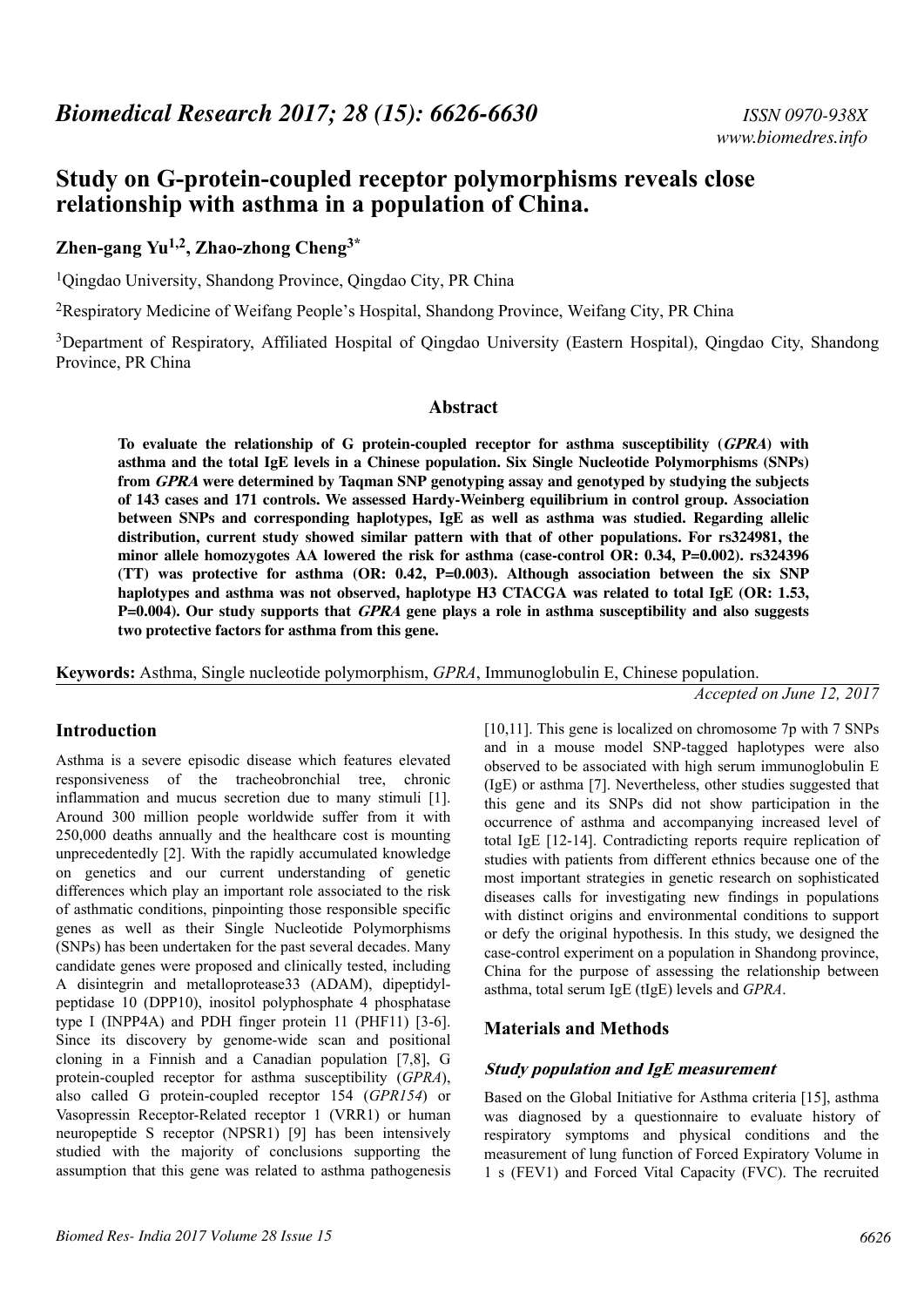subjects met the following criteria: current physiciandiagnosed asthma, at least two or more symptoms, including episodic wheezing, breathlessness, cough and chest tightness, during the past 6 months. Controls were healthy residents in Shandong province, China with normal or near-normal lung function and no family or personal history of asthma. From the outpatient health centers in Shandong province we recruited 143 unrelated adult asthmatic patients (mean age  $38.4 \pm 13.2$  y) and 171 controls (mean age  $37.9 \pm 11.7$  y). Gender and age were matched between the asthmatic and control subjects. All subjects provided written consent after the detailed explanation by researchers. This study was granted by the Bioethics Committee of Qingdao University. Total concentration of IgE was quantified by ImmunoCAP total IgE kit (Phadia AB, Uppsala, Sweden).

#### **Selection of single nucleotide polymorphism and genotyping**

Laitinen et al. [7] initially reported 13 SNPs that tagged the most haplotypes related to asthma study. We selected five SNPs that are from intron 2 in *GPRA*: RS323917, RS323920, RS324377, RS324396 and RS324957. Moreover, one SNP in exon 3, rs324981, was also included because one study on a Chinese population reported the possible relationship between the disease and genotype [16]. Subsequently, all the selected SNPs were genotyped by using Taqman SNP genotyping assay provided by Applied Biosystems (CA, USA) and the quality value for automatic base-calling was above 99%. By referring to contig NT\_007819.18, the chromosomal positions of studied SNPs are 34702031 (rs323917, C/G), 34707405 (rs323920, C/T), 34716363 (rs324377, A/C), 34750511 (rs324396, C/T), 34761760 (rs324957, A/G) and 34778501 (rs324981, A/T). The genomic DNA was extracted and purified from peripheral blood of the subjects adopting DNeasy Blood and Tissue Kit (Qiagen, Germany).

#### **Statistical analyses**

We applied Student's t test and  $\chi^2$  test to calculate the difference in distributions of quantitative and categorical variables between the groups. Each one of the SNPs in the control group was studied by Hardy-Weinberg equilibrium. We used Fisher's exact test to detect allelic frequencies across the case and control group. For haplotypic analysis, Odds Ratio (OR) and Confidence Interval (CI) were calculated based on the frequency and estimated counts of all haplotypes contributed by each subject who provided two haplotypes from each chromosome. Statistical R package was utilized to perform all the statistical analyses needed [17].

## **Results**

The general characteristics of the dataset (143 cases and 171 controls) are presented in Table 1.

The subjects chosen were unrelated and no significant differences regarding age and gender as well as Body Mass Index (BMI) was found between the controls and cases. Figure

1a demonstrates locations on chromosome 7p for the six SNPs in this study. The SNPs were found to be in Hardy-Weinberg equilibrium (data not shown). From Figure 1b, variable pairwise D' values were in the range from 0.69 to 1.0 and four SNPs were present in a 54 kb haplotype block by adopting the approach of solid spine of Linkage Disequilibrium (LD) [18]. In contrast, no blocks were detected with the algorithm of Gabriel et al. [19].



*Figure 1. Schematic illustration of the chosen 6 SNPs for the purpose of analysis and genotyping. (A) Demonstration of the GPR154 gene on chromosome 7p. Exons are presented with the numbers beneath the vertical grey bars. Locations of the selected SNPs are also marked along the genome sequence. (B) A 54 kb-long haplotype block is constructed from the 74.47 kb region by solid spine of LD with figures in the cells representing the pairwise LD coefficient D' for respective SNPs.*

Data from the controls (Table 2) in Shandong Province indicated similar values to that reported in Canadian, Finnish, German and Chinese population [7,16,20]. Concerning cases, occurrence of cytosine in rs324396 and adenine in rs324981 was lower than that of the controls. By studying the six main haplotypes (Table 3) which comprised 89.7% of all haplotypes in the samples, no association between SNP haplotypes and asthma could be identified. Nonetheless, haplotype H3 (CTACGA) was found to be closely related to tIgE level in the case-control survey (P=0.004).

Subsequently, association between asthma, tIgE levels and single SNP genotypes were investigated by employing logistical regression. As a result (Table 4), rs324396 and rs324981 were related to asthma (P=0.003 and 0.002, respectively) and high total IgE levels (P=0.01 and 0.007, respectively). Notably, rs324981 was the solo nonsynonymous SNP which would cause a substitution, producing Asn instead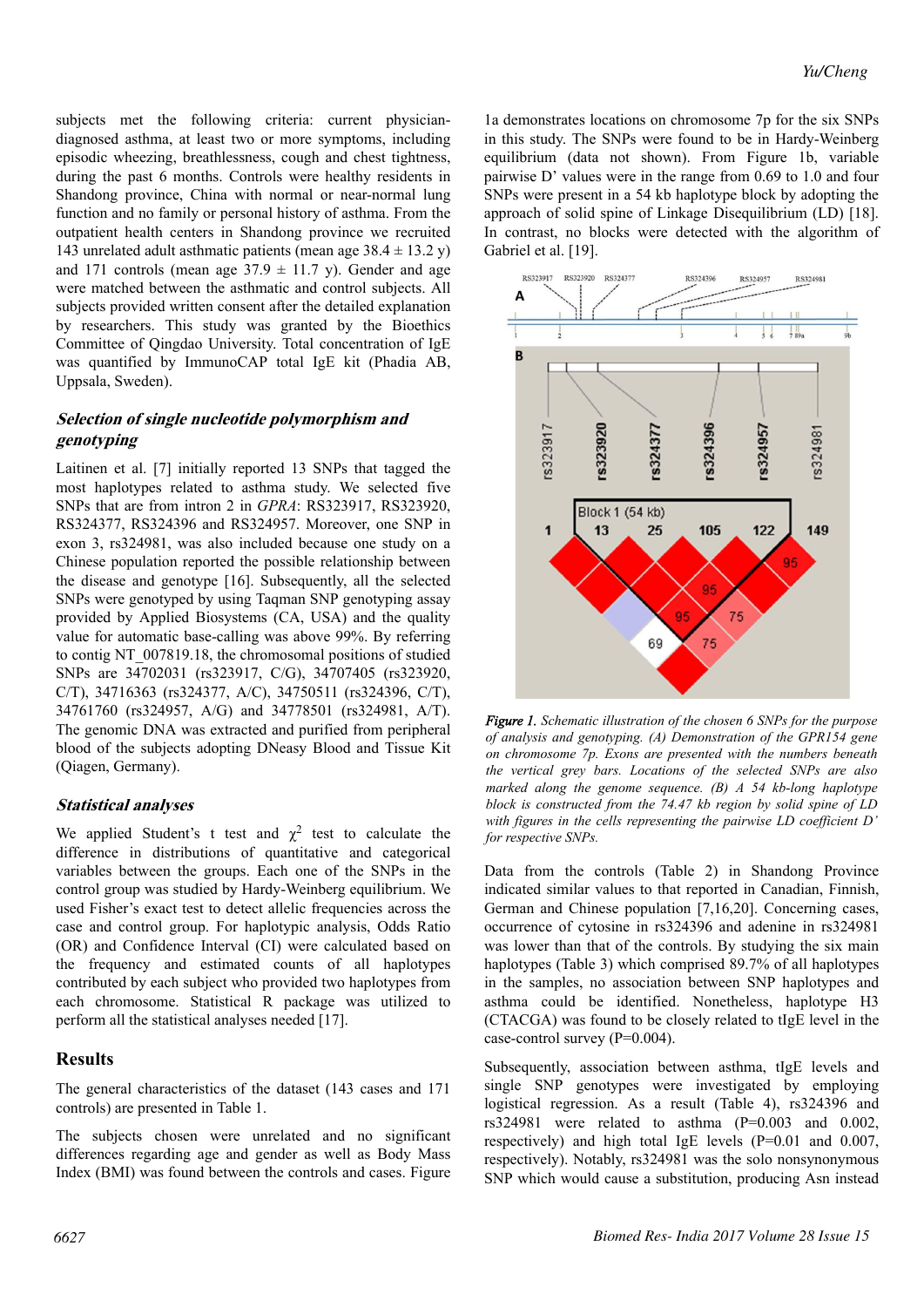of Ile. The changed sequence and resultant structure may affect the function of *GPR154* gene which in turn, was associated with asthma.

*Table 1. Demographic and clinical characteristics of the studied subjects from Shandong Province.*

| Items |  | Cases (N=143) Controls (N=171) | value |
|-------|--|--------------------------------|-------|
|-------|--|--------------------------------|-------|

| Age (means $\pm$ SD, y)                  | $38.4 \pm 13.2$   | $37.9 \pm 11.7$   | 0.319  |
|------------------------------------------|-------------------|-------------------|--------|
| Male, $n$ $%$ )                          | 61 (42.7)         | 77 (45.0)         | 0.275  |
| BMI (means $\pm$ SD, kg/m <sup>2</sup> ) | $21.3 \pm 3.6$    | $221 + 28$        | 0.542  |
| FEV1(L)                                  | $2.38 \pm 0.5$    | $13.05 \pm 0.47$  | < 0.05 |
| $FVC$ (L)                                | $2.51 \pm 0.93$   | $3.48 \pm 1.15$   | < 0.01 |
| Total $IqE$ (means $\pm$ SD, IU/ml)      | $429.4 \pm 617.6$ | $264.5 \pm 502.4$ | < 0.01 |
|                                          |                   |                   |        |

*Table 2. Comparison of allelic distribution of SNPs from GPR154 in subjects from Shandong Province and other populations.*

| <b>SNP ID/Allele</b> | <b>Nucleotide</b><br>NT_007819.18                                                  | position Type |   | Shandong<br>Controls# (N=143/N =171) | Cases/ Population           |                       |                      |                             |
|----------------------|------------------------------------------------------------------------------------|---------------|---|--------------------------------------|-----------------------------|-----------------------|----------------------|-----------------------------|
|                      |                                                                                    |               |   |                                      | <b>Finnish</b><br>$(N=499)$ | Canadian<br>$(N=402)$ | German<br>$(N=3113)$ | <b>Chinese</b><br>$(N=232)$ |
| rs323917 (C/G)       | 34702031                                                                           |               | G | 0.09/0.07                            | 0.05                        | 0.06                  | 0.06                 | $NA^{\prime}$               |
| rs323920 (C/T)       | 34707405                                                                           |               | Τ | 0.30/0.29                            | <b>NA</b>                   | <b>NA</b>             | <b>NA</b>            | 0.27                        |
| rs324377 (A/C)       | 34716363                                                                           |               | A | 0.45/0.43                            | 0.47                        | 0.44                  | 0.45                 | <b>NA</b>                   |
| rs324396 (C/T)       | 34750511                                                                           |               | С | 0.53/0.81                            | 0.66                        | 0.76                  | 0.69                 | 0.79                        |
| rs324957 (A/G)       | 34761760                                                                           |               | G | 0.51/0.48                            | 0.47                        | 0.47                  | <b>NA</b>            | 0.53                        |
| rs324981 (A/T)       | 34778501                                                                           |               | A | 0.31/0.51                            | 0.47                        | 0.47                  | <b>NA</b>            | 0.49                        |
|                      | Alata: #. al. as in disate diago peloso allale formisce disa."AlA: Alat A. allalde |               |   |                                      |                             |                       |                      |                             |

Note: #values indicated are minor allele frequencies; NA: Not Available.

*Table 3. Relationship between haplotypes for GPR154 and asthma as well as 90th percentile of IgE levels in case-control study of Shandong subjects.*

| <b>Haplotypes</b> | Frequency | Odds ratio (95% Confidence interval, P) |                        |  |
|-------------------|-----------|-----------------------------------------|------------------------|--|
|                   |           | Asthma                                  | High total IgE levels  |  |
| H1 CCATAA         | 37.60%    | $0.85(0.63-1.12, 0.36)$                 | 1.17 (0.48-2.52, 0.61) |  |

| H <sub>2</sub> CCCCGA | 21.50% | $0.91(0.74-1.30, 0.64)$ | $0.89(0.62-1.34, 0.24)$   |
|-----------------------|--------|-------------------------|---------------------------|
| H <sub>3</sub> CTACGA | 11.20% | $1.05(0.57-1.66, 0.47)$ | 1.53 (1.09-2.65, 0.004)   |
| <b>H4 CCCCAT</b>      | 10.90% | $1.14(0.68-2.09, 0.85)$ | $0.96(0.58-1.63, 0.79)$   |
| <b>H5 CTCTAT</b>      | 8.50%  | 1.22 (0.83-2.17, 0.52)  | $0.77(0.52 - 1.24, 0.38)$ |
|                       |        |                         |                           |

**Table 4.** The association between GPR154 gene polymorphisms and asthma as well as 90<sup>th</sup> percentile of high total IgE levels in the case-control *analysis.*

| SNP ID   | Genotype  | $\text{Cases}^*(\%)$ | Controls* (%) | Asthma Odds ratio (95% Confidence<br>interval, P) | High total IgE levels (95% Confidence<br>interval, P) |
|----------|-----------|----------------------|---------------|---------------------------------------------------|-------------------------------------------------------|
| rs323917 | cc        | 110 (76.9)           | 134 (78.4)    | 1                                                 | 1                                                     |
|          | CG        | 29 (20.3)            | 35(20.5)      | $0.43(0.19-0.68, 0.26)$                           | $1.14(0.52 - 2.57, 0.64)$                             |
|          | GG        | 1(0.7)               | 2(1.2)        | $0.78(0.13-3.24, 0.67)$                           | $0.35(0.09-1.12, 0.27)$                               |
|          | cc        | 85 (59.4)            | 90(52.6)      | $\mathbf{1}$                                      | 1                                                     |
| rs323920 | <b>CT</b> | 14(9.8)              | 19(11.1)      | $0.97(0.43-1.50, 0.85)$                           | $0.49(0.17-1.23, 0.11)$                               |
|          | <b>TT</b> | 44 (30.8)            | 61(35.7)      | $0.91(0.46-1.83, 0.24)$                           | 1.16 (0.62-1.81. 0.43)                                |
|          | cc        | 53(37.1)             | 65 (38.0)     | 1                                                 | 1                                                     |
| rs324377 | AC        | 70 (49.0)            | 79 (46.2)     | $0.73(0.45-1.26, 0.41)$                           | $0.27(0.08-0.84, 0.35)$                               |
|          | AA        | 18 (12.6)            | 27 (15.8)     | 1.04 (0.86-1.38, 0.92)                            | $0.92(0.35-1.94, 0.31)$                               |
|          | cc        | 59 (41.2)            | 60 (35.1)     | 1                                                 |                                                       |
| rs324396 | <b>CT</b> | 55 (38.4)            | 68 (39.7)     | 1.02 (0.67-1.42, 0.86)                            | $0.73(0.39-1.27, 0.19)$                               |
|          | <b>TT</b> | 25 (17.4)            | 42 (24.5)     | $0.42(0.15-0.70, 0.003)$                          | $0.53(0.31-0.92, 0.01)$                               |
|          |           |                      |               |                                                   |                                                       |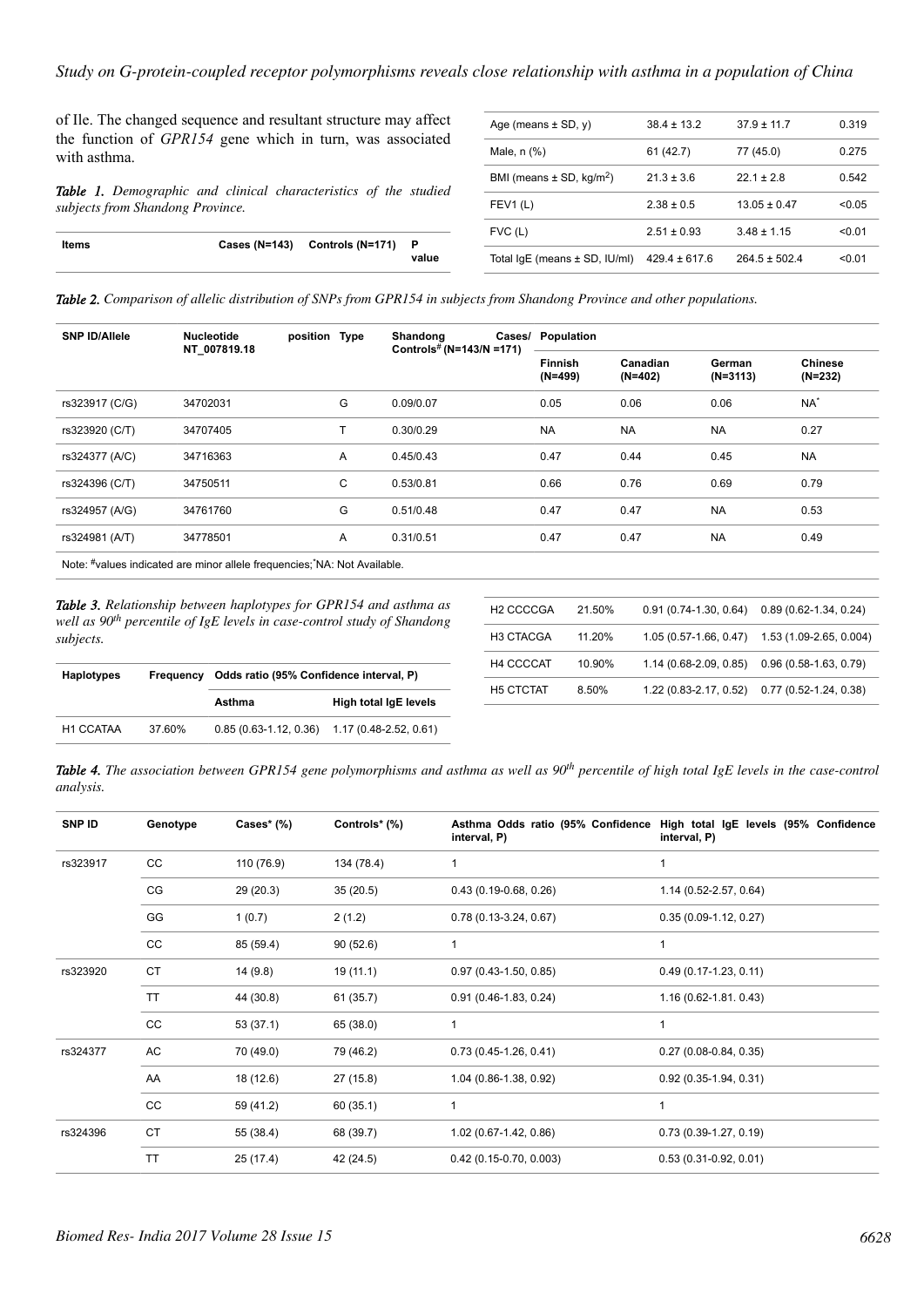|                                                                                                                    | GG        | 51 (35.7) | 64 (37.4) |                          |                           |  |  |
|--------------------------------------------------------------------------------------------------------------------|-----------|-----------|-----------|--------------------------|---------------------------|--|--|
| rs324957                                                                                                           | GA        | 60 (41.9) | 68 (39.8) | $0.71(0.38-1.47, 0.26)$  | $0.65(0.42 - 1.38, 0.13)$ |  |  |
|                                                                                                                    | AA        | 30(20.9)  | 38 (22.2) | 2.04 (0.54-13.23, 0.44)  | $0.86(0.48-1.45, 0.24)$   |  |  |
|                                                                                                                    | TТ        | 49 (34.3) | 52 (30.4) |                          |                           |  |  |
| rs324981                                                                                                           | <b>TA</b> | 63(44.1)  | 70 (40.9) | $0.87(0.43-1.94, 0.62)$  | $0.57(0.24-1.08, 0.27)$   |  |  |
|                                                                                                                    | AA        | 29(20.3)  | 48 (28.1) | $0.34(0.26-0.81, 0.002)$ | $0.62(0.34-0.95, 0.007)$  |  |  |
| Due to genotyping failure, figures in cases and controls for each SNP may not add up to 143 and 171, respectively. |           |           |           |                          |                           |  |  |

#### **Discussion**

Since the initial identification of *GPR154* by positional cloning to be an asthma susceptibility gene, it has also been suggested various association with mental disorder, high IgE levels, airway hyperresponsiveness and inflammatory bowel disorder and NPS-induced calcium signaling pathways [21-23]. However, among the independent studies on distinct ethnic populations, some of the conclusions did not verify the relationship between the SNPs and the disease of interest [12,24]. For deciphering the genuine function of *GPR154*, duplicating such researches and studying different populations for more eloquent evidence are indispensable.

Phenotype evaluation is crucial for genetic experiments on sophisticated diseases including asthma. Typically, diagnosis of asthma is based upon classic methods which feature the recurrent episodes of wheezing, coughing and breathlessness as well. In our study, we used the combination of physician's diagnosis and elevated airway responsiveness to obtain suitable and appropriate subjects.

We selected six SNPs, which is in line with two previous studies [10,16]. For the six major haplotypes presented, H3 (CTACGA) indicated its association with high levels of tIgE. However, no significant relationship between haplotypes and asthma was found. Although it is still widely debated about the efficiency and usefulness of single-SNP analysis compared with haplotype studies, we utilized both for analysis. For rs324981, the minor allele homozygotes AA lowered the risk for asthma (case-control OR: 0.34, P=0.002) and tIgE levels (OR: 0.62, P=0.007). rs324396 (TT) was protective for asthma (OR: 0.42, P=0.003) and tIgE levels (OR: 0.53, P=0.01). Since several SNPs were investigated in this study, we adopted Benjamini-Hochberg (BH) method to control the false discovery rate. After multiple comparisons using R platform, the above-mentioned P values were adjusted to 0.018, 0.06, 0.018 and 0.06, respectively.

As a common implementation for genetic researches on trying diseases, the case-control design aimed at the subpopulation in Shandong Province, China where this stable population in history and singular ethnic group provided unbiased foundation for the current research.

In all, our studied unambiguously indicates two SNPs rs324981 and rs324396 are associated with the occurrence of asthma, in a Chinese population. By doing so, we highlight

again the important role of *GPR154* involving in asthma and allergies. However, for studying the relationship between the two SNPs and high total IgE levels, further work with a larger sample size is needed.

## **Acknowledgements**

None

## **Conflict of Interest**

The authors declare no conflict of interest.

#### **References**

- 1. Ober C, Yao TC. The genetics of asthma and allergic disease: a 21st century perspective. Immunol Rev 2011; 242: 10-30.
- 2. Olin JT, Wechsler ME. Asthma: pathogenesis and novel drugs for treatment. BMJ 2014; 349: g5517.
- 3. Sharma S, Ghosh B. Promoter polymorphism in the MS4A2 gene and asthma in the Indian population. Int Arch Allergy Immunol 2009; 149: 208-218.
- 4. Ober C, Cox NJ, Abney M, Di Rienzo A, Lander ES. Genome-wide search for asthma susceptibility loci in a founder population. The collaborative study on the genetics of asthma. Hum Mol Genet 1998; 7: 1393-1398.
- 5. Weiss ST, Raby BA. Asthma genetics 2003. Hum Mol Genet 2004; 13: 83-89.
- 6. Sharma M, Batra J, Mabalirajan U, Sharma S, Nagarkatti R, Aich J. A genetic variation in inositol polyphosphate 4 phosphatase A enhances susceptibility to asthma. Am J Resp Crit Care 2008; 177: 712-719.
- 7. Laitinen T, Polvi A, Rydman P, Vendelin J, Pulkkinen V. Characterization of a common susceptibility locus for asthma-related traits. Science 2004; 304: 300-304.
- 8. Laitinen T, Daly MJ, Rioux JD, Kauppi P, Laprise C. A susceptibility locus for asthma-related traits on chromosome 7 revealed by genome-wide scan in a founder population. Nat Genet 2001; 28: 87-91.
- 9. Erdmann F, Kugler S, Blaesse P, Lange MD, Skryabin BV, Pape HC. Neuronal expression of the human neuropeptide S receptor NPSR1 identifies NPS-induced calcium signaling pathways. Plos One 2015; 10: 0117319.